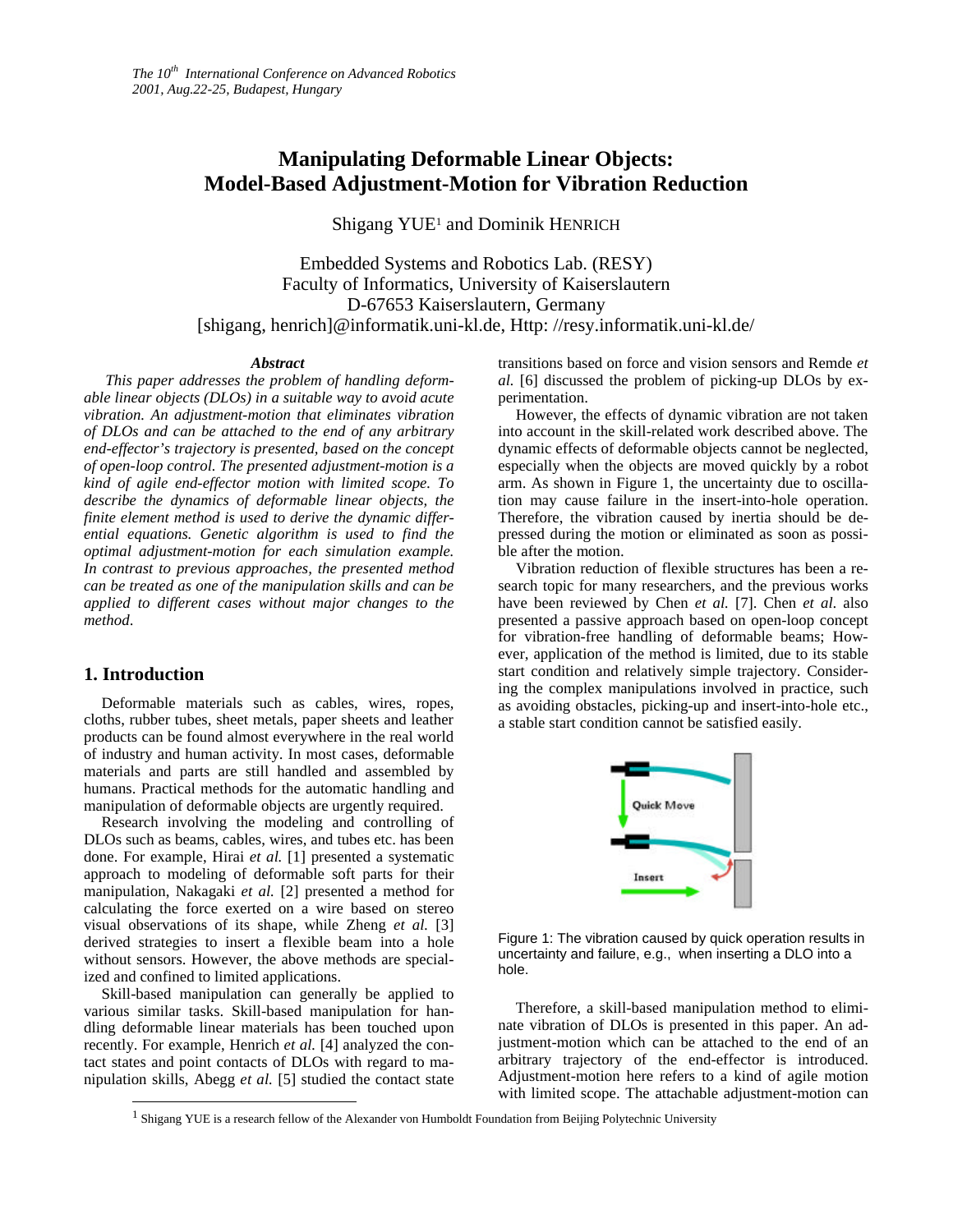limited scope. The attachable adjustment-motion can be treated as one of the vibration-free manipulation skills. Vibration caused during the arbitrary previous trajectory can be reduced during the attached adjustment-motion. Our approach also uses an open-loop concept. The suitable adjustment motion can be found by applying optimization methods. Additionally, the adjustment-motion is chosen to be as simple as possible, so that it may be easily utilized.

The method here is model-based; no sensor is used.

### **2. Dynamic Modeling of DLOs**

Finite element methods will be used in this paper to describe the dynamics of deformable linear objects [8,9]. Only the elastic deformation of DLOs is considered, plastic deformation will be disregarded.



Figure 2: Parameters of a generalized element.

Figure 2 shows a generalized deformable element used here with eight parameters. The coordinates of the element are assembled in a vector form as:

$$
\vec{F}_e = (\mathbf{f}_1 \quad \mathbf{f}_2 \quad \cdots \quad \mathbf{f}_8)^T \tag{1}
$$

where  $f_1$  and  $f_5$  are the axial displacements along the *x*axis,  $f_2$  and  $f_6$  are the transverse displacements along the *y*-axis,  $f_3$  and  $f_7$  are the rotary displacements about the *z*axis, and  $f_4$  and  $f_8$  are the curvature displacements.

The longitudinal deformation  $D_{xe}$  and the transverse deformation  $D_{ve}$  at an arbitrary point p on the axis of an element can be expressed as follows:

$$
D_{xe} = \vec{F}_e^T \vec{D}_x \tag{2}
$$

$$
D_{ye} = \vec{F}_e^T \vec{D}_y \tag{3}
$$

where  $\overline{D}_x$  and  $\overline{D}_y$  are the vectors of the interpolation polynomials.

The velocity at point *p* is given by:

$$
\vec{V}_p = \begin{bmatrix} \vec{i} & \vec{j} \end{bmatrix} \begin{bmatrix} V_{ax} - \dot{q}D_{ye} + \dot{D}_{xe} \\ V_{ay} + \dot{q}(x + D_{xe}) + \dot{D}_{ye} \end{bmatrix}
$$
(4)

where *i*  $\overline{\cdot}$  and *j*  $\vec{j}$  are the unit vectors of the floating coordinate system that has *x* and *y* as axis and point *a* as origin,  $V_{ax}$  and  $V_{ay}$  are the projections of velocity at point *a* on the x and y axis respectively, and *q* is the joint angle.

The kinetic energy of a DLO element is expressable as:

$$
T = \frac{1}{2} \int_0^L I \ \vec{V}_p^2 \ dx \tag{5}
$$

where  $I$  is the mass of unit length, and  $L$  is the length of the element. Substitution of equations (2) and (3) into equation (4), and then substitution of equation (4) into equation (5), with subsequent rearrangement yields:

$$
T = \frac{1}{2} \mathbf{I} \left( V_{\alpha x}^{2} L + V_{\alpha y}^{2} L + \frac{1}{3} \dot{q}^{2} L^{3} + V_{\alpha y} \dot{q} L^{2} \right) + \frac{1}{2} \mathbf{I} \dot{q}^{2} \frac{I L}{A}
$$
  
+ 
$$
\frac{1}{2} \dot{q}^{2} \vec{F}_{e}^{T} \left[ m \right] \vec{F}_{e} + \frac{1}{2} \dot{F}_{e}^{T} \left[ m^{+} \right] \dot{F}_{e} + \dot{q} \dot{F}_{e}^{T} \left[ B \right] \vec{F}_{e}
$$

$$
+ \vec{F}_{e}^{T} \left\{ y^{+} \right\} + \dot{F}_{e}^{T} \left\{ x^{+} \right\} + \dot{q} \dot{F}_{e}^{T} \left\{ z^{+} \right\} \tag{6}
$$

where

$$
[m^+] = [m] + [m_z]
$$
 (7)

$$
[m] = I \int_0^L (\bar{D}_y \bar{D}_y^T + \bar{D}_x \bar{D}_x^T) dx
$$
 (8)

$$
[B] = 2I \int_0^L (\bar{D}_y \bar{D}_x^T) dx
$$
 (9)

$$
[m_z] = \frac{1}{A} \int_0^L (\frac{\partial \overline{D}_y}{\partial x})(\frac{\partial \overline{D}_y}{\partial x}) dx
$$
 (10)

$$
\{y^+\} = I \int_0^L (\dot{q}^2 x \vec{D}_x + V_{ay} \dot{q} \vec{D}_x - V_{ax} \dot{q} \vec{D}_y) dx \qquad (11)
$$

$$
\{x^+\} = I \int_0^L (q y \vec{D}_y + V_{ay} \vec{D}_y + V_{ax} \vec{D}_x) dx \qquad (12)
$$

$$
[z^+] = \frac{1}{A} \int_0^L \left(\frac{\partial \bar{D}_y}{\partial x}\right) dx \tag{13}
$$



Figure 3: The deformation of a DLO element.

The potential energy of an element is the sum of the strain energy and the energy due to gravity, given by:

$$
E_p = \frac{1}{2} \int_0^L \{ EI(\frac{\partial^2 D_{ye}}{\partial x^2})^2 + \frac{(EI)^2}{GA^*} (\frac{\partial^3 D_{ye}}{\partial x^3})^2 + EA(\frac{\partial D_{xe}}{\partial x})^2 \} dx
$$
  
+  $\int_0^L \{ f_{ay} + \frac{1}{2} L \sin q_i + \int_0^L (D_{ye} \cos q_i + D_{xe} \sin q_i) dx \} (14)$ 

where  $r_{ay}$  is the geometric projection of  $r_a$  (see Figure 3),  $r_a$ is a vector extending from the global frame to the beam fixed frame, *E* and *G* represent elastic and shear modulus respectively, *A* is the area of the link cross-section, *I* is the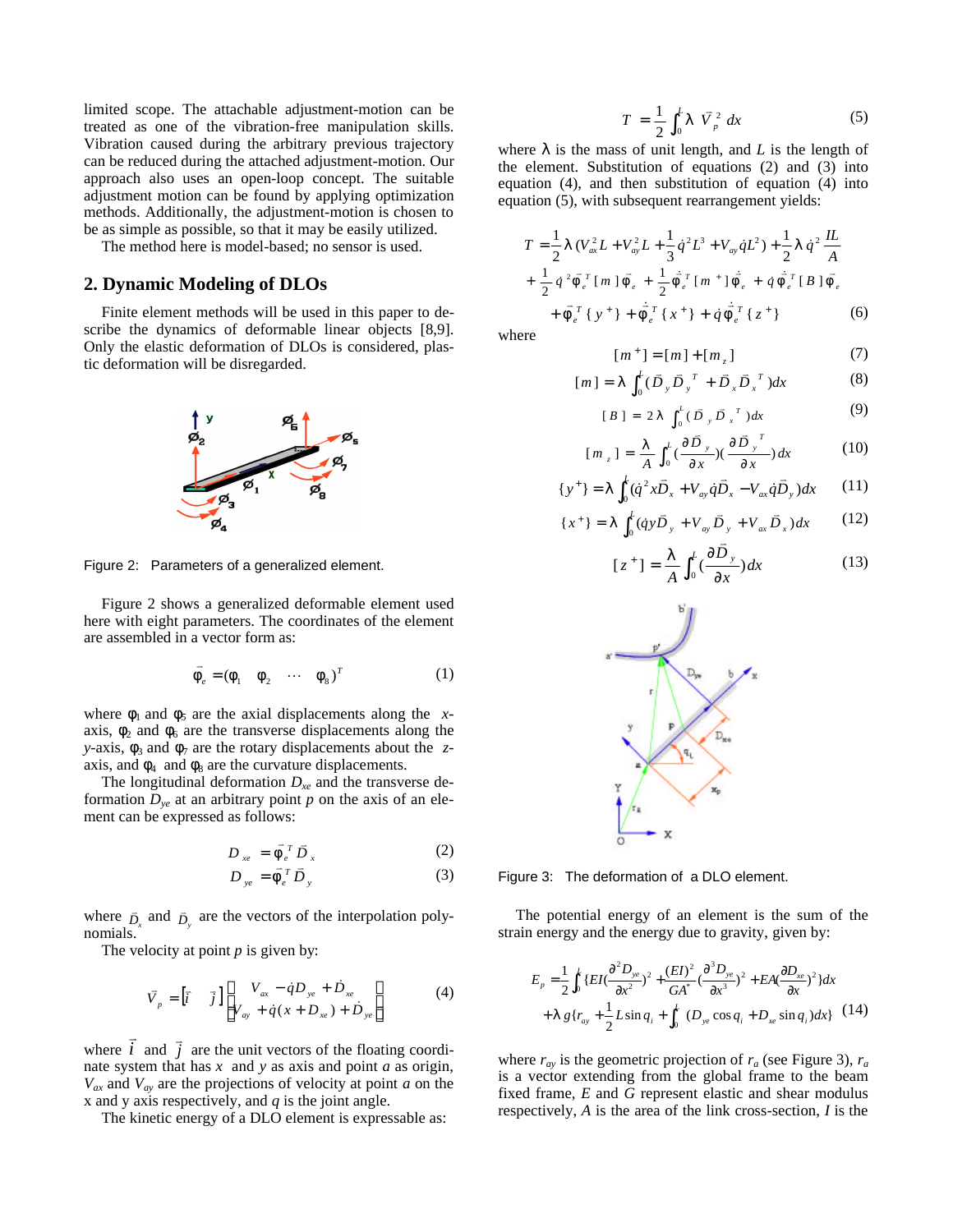second moment of area,  $A^*$  is the shear cross-sectional area, and *g* is the gravitational acceleration vector. With substitution of equations (2) and (3) into equation (14), the result can be expressed as:

$$
E_{p} = \frac{1}{2} \vec{F}_{e}^{T} [K] \vec{F}_{e} + I g (r_{ay} + \frac{1}{2} L \sin q_{i})
$$
  
+ 
$$
I g \int_{0}^{L} \vec{F}_{e}^{T} (\vec{D}_{y} \cos q_{i} + \vec{D}_{x} \sin q_{i}) dx
$$
 (15)

The Lagrange equation for a DLO element is given as:

$$
\frac{d}{dt}\left(\frac{\partial E_k}{\partial \dot{F}_e}\right) - \frac{\partial E_k}{\partial \bar{F}_e} + \frac{\partial E_p}{\partial \bar{F}_e} = \vec{q}_e + \vec{f} \tag{16}
$$

Substituting equations (6) and (15) into equation (16) and rearranging into a compact form gives:

$$
[m_e]\ddot{\vec{F}}_e + [c_e]\dot{\vec{F}}_e + [k_e]\vec{F}_e = \vec{p}_e + \vec{f}_e \tag{17}
$$

where

$$
[m_e] = [m] + [m_z]
$$
 (18)

$$
[c_e] = 2\dot{q}[B] \tag{19}
$$

$$
[k_e] = \dot{q}[B] - \dot{q}^2[m] + [k]
$$
 (20)

$$
\vec{p}_e = \vec{y}^+ - \vec{x}^+ - \vec{z}^+ - \vec{m}_g \tag{21}
$$

$$
\bar{m}_g = I g \int_0^L (\bar{D}_y \cos q_i + \bar{D}_x \sin q_i) dx \qquad (22)
$$

and  $\overline{f}_e$  $\vec{f}$  is the external force given by the adjacent element.

The elemental dynamic equations can be assembled into a dynamic system and expressed in terms of global variables:

$$
[M]_s \{\ddot{\Phi}\} + [C]_s \{\dot{\Phi}\} + [K]_s \{\Phi\} = \{P\}_s
$$
 (23)

where  $[M]_{\rm s}$ ,  $[C]_{\rm s}$ , and  $[K]_{\rm s}$  are respectively the mass, damping, and stiffness matrix of the system and  $\{P\}_s$  is the load vector of the system.

## **3. Adjustment-Motion of End-effector**





In a normal motion, DLOs go through an acceleration, constant velocity, and deceleration mode. Both acceleration and deceleration will cause vibration of DLOs. Most previous research involved attempts to damp the vibration during the complete trajectory, for example in [7].

With regard to manipulation, only the vibration which could result in failure of the next operation must be eliminated. Most importantly, the vibration elimination method should be applicable in similar cases without necessitating major changes to the method. Based on the above requirements, we present an attachable adjustment-motion that can be conducted at the end of any arbitrary trajectory to damp the vibration caused by this previous motion.

As shown in Figure 4, the adjustment motion moves along a circle that assumes the nominal endpoint  $P_e$  of the DLO as its center and the length of the DLO as its radius. The adjustment-motion starts from the last nominal position of the previous arbitrary trajectory and ends at a certain point on the circle.

The profile of the adjustment-motion can be written as:<br> $r = I \cos \theta + r$  (24)

$$
x = L \cos \mathbf{q} + x_{\text{ed}} \tag{24}
$$

$$
y = L\sin q + y_{\text{ed}}\tag{25}
$$

where *xed* and *yed* describe the nominal position of the endpoint  $p_e(x_{ed} \ y_{ed})$  of the DLO. This point also acts as the center of the adjustment-motion.



Figure 5: Acceleration profile of an adjustment-motion.

By using this adjustment motion, the DLO will be accelerated from rest to a velocity *w*. Then it is moved at this constant velocity for a certain period *t<sup>c</sup>* . Deceleration is performed after this period to stop the adjustment motion.

There is a delay time  $t_d$  between the previous arbitrary end-effector's trajectory and adjustment-motion. The delay is useful in enabling the adjustment to take advantage of inertia.

For industrial robots, the period of acceleration and deceleration  $\Delta t$  is quite short. It is reasonable to assume that the movement of the DLOs involves a sharp increase in acceleration and deceleration. The profile of adjustment acceleration can be found in Figure 5, and

and

$$
\mathbf{W} = \mathbf{e}_{acc} \Delta t_1 \tag{26}
$$

$$
\mathbf{W} = \mathbf{e}_{de} \Delta t_2 \tag{27}
$$

where  $e_{acc}$  and  $e_{de}$  are the angular acceleration and deceleration, respectively.

The parameters of adjustment-motion that should be determined by optimization are as follows: delay time *td*, value of acceleration (negative is also possible) *eacc*, constant angular velocity *w*, running time at this velocity *t<sup>c</sup>* and the value of deceleration *ede*.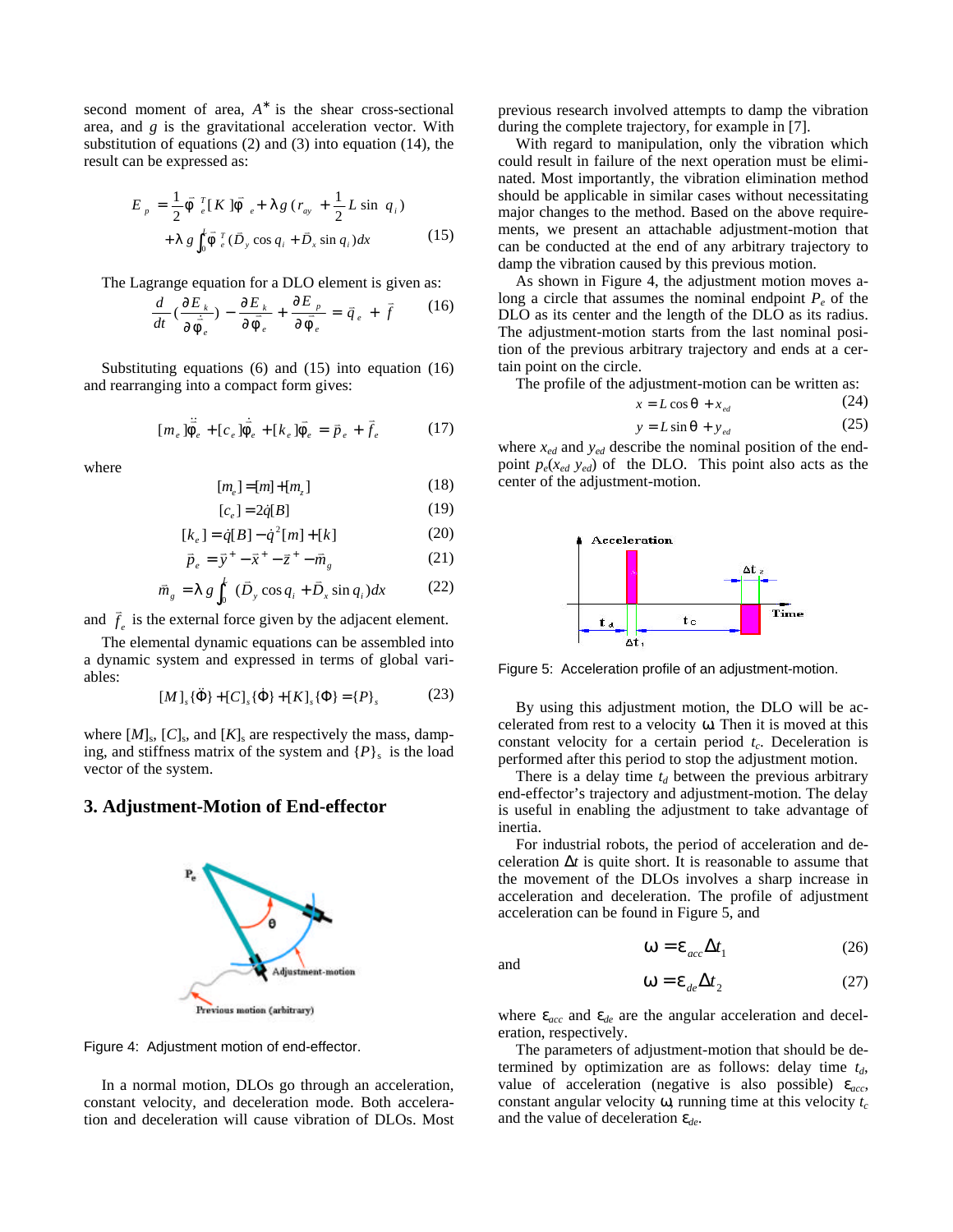It follows that the scope of an adjustment-motion is determined by acceleration *eacc*, deceleration *ede*, angular velocity  $w$  and the running time  $t_c$ . Considering that the time of acceleration and deceleration  $\Delta t$  is quite small, the scope of an agile adjustment-motion is determined mainly by the running time *t<sup>c</sup>* .

## **4. Adjustment-Motion Generation by Genetic Algorithms**

The adjustment-motion generation problem for the vibration-free handling of DLOs can now be expressed as the following optimization problem:

$$
\min: f = d_a \tag{28a}
$$

$$
t. \t t_{d,\min} \le t_d \le t_{d,\max} \t(28b)
$$

$$
\mathbf{e}_{ac,\min} \le \mathbf{e}_{ac} \le \mathbf{e}_{ac,\max} \tag{28c}
$$

$$
\mathbf{W}_{\min} \le \mathbf{W} \le \mathbf{W}_{\max} \tag{28d}
$$

$$
t_{c,\min} \le t_c \le t_{c,\max} \tag{28e}
$$

$$
\mathbf{e}_{de,\min} \le \mathbf{e}_{de} \le \mathbf{e}_{de,\max} \tag{28f}
$$

where  $d_a$  is the maximum amplitude of vibration,  $t_{d,min}$  and  $t_{d}$ <sub>*max*</sub> are the lower and upper permitted delay times,  $e_{ac,min}$ and *eac,max* are the lower and upper permitted DLO angular accelerations, *wmin* and *wmax* are the lower and upper permitted DLO constant angular velocities,  $t_{c,min}$  and  $t_{c,max}$  are the lower and upper permitted running times at the constant angular velocity along the adjustment circle, and  $e_{de,min}$  and  $e_{de,max}$  are the lower and upper DLO angular decelerations, respectively. The maximum possible scope of adjustment-motion is controlled mainly by  $t_{c, max}$ .

Genetic Algorithms (GAs), are evolutionary, stochastic and global search methods. Their performance is superior to those of classical techniques [10] and they have been used successfully in robot path planning, for example [11]. We use genetic algorithms to determine the adjustmentmotion parameters. GA programs can be founded described in detail [10].

### **5. Case Studies**

*s*.*t*.

To verify the above method, several case studies were conducted. One of the DLO's ends, which is grasped by the end-effector, was treated as a cantilever without vibrational deflection. The other distal end was treated as a freeend.

The cross section of the DLO was rectangular. The physical parameters of the DLO were: length 1.0*m*, width 11*mm,* height 0.5mm, elastic modulus 1.26×10<sup>11</sup>*Pa*, shear modulus  $0.70 \times 10^{11} Pa$ , and density 8960*Kg/m*<sup>3</sup>. All three cases were situated in the vertical plane. The gravitational acceleration was 9.80*m*/*s* 2 .

The influence of the number of elements on the vibration of the DLO is shown in Figure 6. A lower number of elements does not result in vital error, but saves computing

time. In the following case studies, the DLO is described by two elements and a total of eight general coordinates.



Figure 6: The influence of the number of elements on the endpoint vibration of a DLO, when the DLO is moved along an arc within one second and vibrates during the residual period.

#### **5.1 Case One**

Suppose that the previous end-effector's motion was rotational. The adjustment-motion begins after the rotation (one second in duration) and a certain delay. In this case, the GA generated parameters were: delay time 0.047*sec*, value of acceleration  $-59.530$ *rad/s*<sup>2</sup>, constant angular velocity –2.401 *rad*/*s*, running time at this velocity 0.131*sec* and value of deceleration 50.054*rad*/*s* 2 . The results are given in the following figures.



Figure 7: DLO's amplitude of deflection after adjustmentmotion versus number of generations; the previous motion was rotation.



Figure 8: The previous motion, vibration and adjustmentmotion of the DLO. Left: end-effector remains fixed after the previous rotation; right: end-effector adjusts after the previous rotation.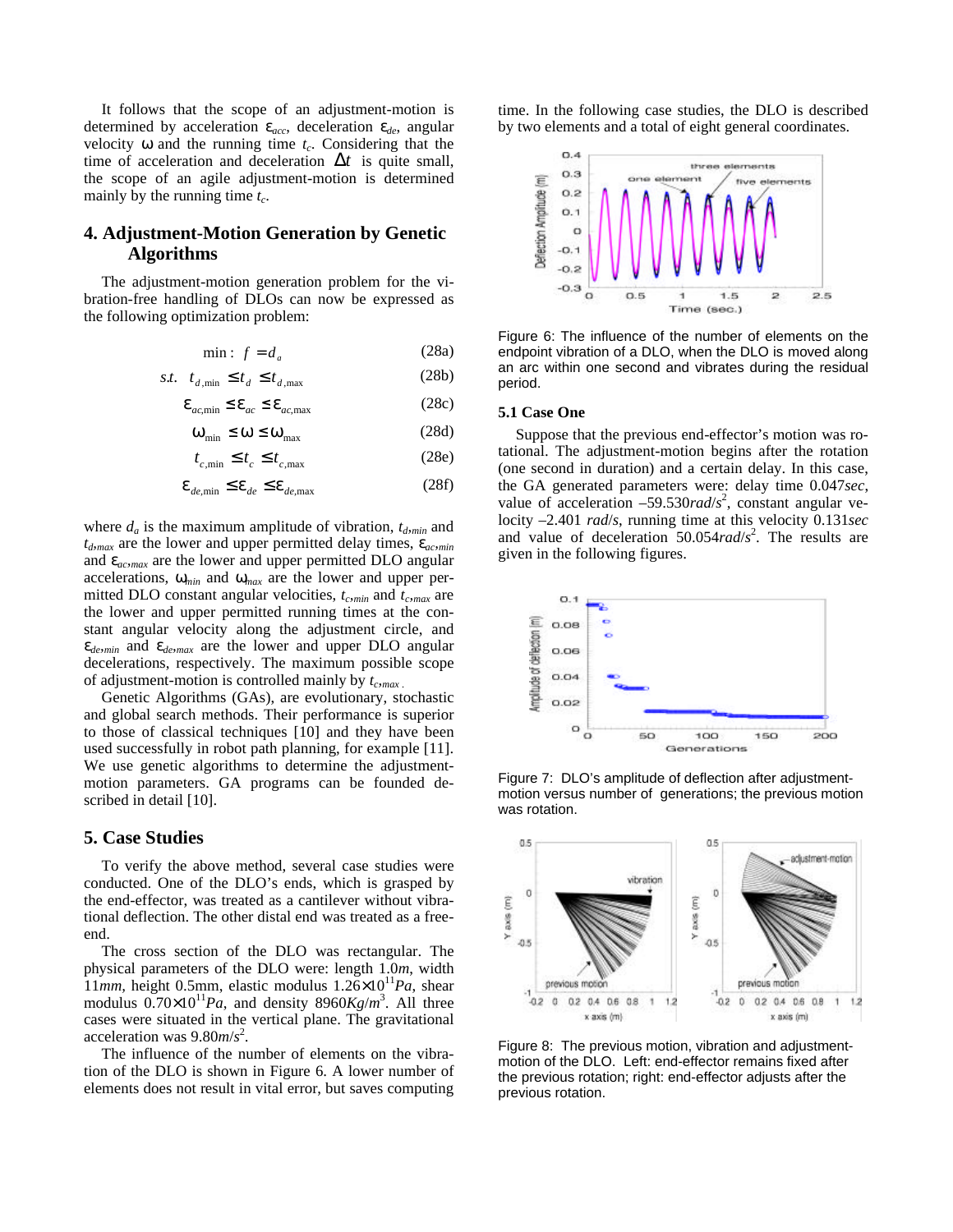Figure 7 shows the vibrational amplitude versus the number of completed GA generations. The previous motion, vibration and adjustment-motion of the DLO are shown and compared in Figure 8. The vibration scope of the DLO during the residual period is clear for its overlapped black line as shown in the left part of Figure 8. The adjustment-motion was conducted immediately after the final position of the previous motion, as shown in the right part of Figure 8. A detailed comparison of the vibrational amplitudes resulting from these two situations is shown in Figure 9. It was found that the adjustment-motion can effectively reduce the vibrational amplitude. As shown in the figure, the vibrational amplitude was reduced sharply within 0.3sec.



Figure 9: Endpoint deflection comparison of the DLO, the previous motion was rotation. Bold line: end-effector remains fixed after the previous motion; dashed line: endeffector adjusts after the previous motion.

#### **5.2 Case Two**



Figure 10: DLO's amplitude of deflection after adjustmentmotion versus number of generations; the previous motion was translation.

Suppose the end-effector's previous motion was translation. The adjustment-motion begins after the previous translation (one second) and a certain delay. In this case, the GA generated parameters were: delay time 0.068*sec*, value of acceleration  $-96.481 rad/s^2$ , constant angular velocity –3.001*rad*/*s*, running time at this velocity 0.117*sec* and value of deceleration 56.789*rad*/*s* 2 . The results are found in the following figures.

Figure 10 shows the vibrational amplitude versus number of completed GA generations. The previous motion, vibration and adjustment-motion of the DLO are shown and compared in Figure 11. A detailed comparison of the vibrational amplitude resulting from these two situations is shown in Figure 12. It was again found that the adjustment-motion effectively reduces the vibrational amplitude.



Figure 11: The previous motion, vibration and adjustmentmotion of the DLO. Left: end-effector remains fixed after the previous translation; right: end-effector adjusts after the previous translation.



Figure 12: Endpoint deflection comparison of the DLO, the previous motion is translation. Bold line: end-effector remains fixed after the previous motion; dashed line: endeffector adjusts after the previous motion.

#### **5.3 Case Three**

To verify the effectiveness of this method based on a more general previous motion, we present here another case study. In this example, the previous motion (also of one second duration) combined rotation and translation. In case three, the GA generated parameters were: delay time 0.200sec, acceleration –97.263*rad*/ $s^2$ , constant angular velocity –4.000*rad*/*s*, running time at this velocity 0.164*sec* and deceleration 57.97 $1 rad/s<sup>2</sup>$ .



Figure 13: DLO's amplitude of deflection after adjustmentmotion versus number of generations; the previous motion was combined rotation and translation.